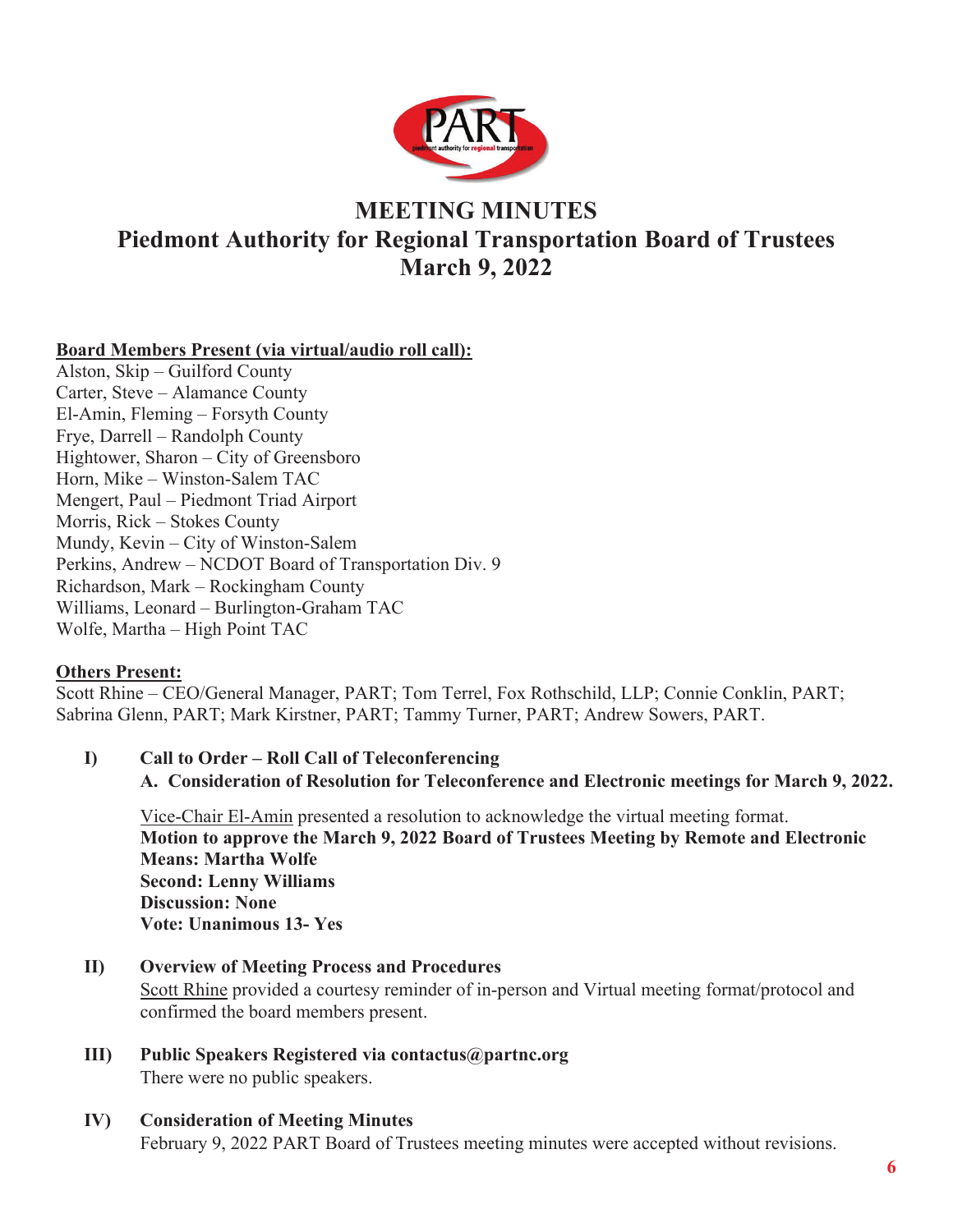**Motion to accept the February 9, 2022 meeting minutes: Kevin Mundy Second: Darrell Frye Discussion: None Vote: Unanimous 13-Yes** 

## **V) Consideration of Consent Agenda**

Scott Rhine presented the following items requiring board authorization for submission of signed forms to NCDOT for potential grant funding awards.

- 1. FFY2022 Certifications and Assurances
- 2. Certification and Restrictions on Lobbying
- 3. Special Section 5333(b) Warranty
- 4. Public Transportation Program Resolution

**Motion to authorize the PART CEO/General Manager to submit the signed forms to NCDOT: Mark Richardson Second: Steve Carter Discussion: None** 

**Vote: Unanimous 13-Yes** 

## **VI) Report from PART Board Committee – Personnel Committee**

Vice-Chair El-Amin provided an update to the PART Board on the March 2, 2022, Personnel Committee meeting. Members in attendance included Fleming El-Amin (Chair), Darrell Frye, Andy Perkins, Kevin Austin, Mark Richardson, Sharon Hightower, Lenny Williams, Skip Alston, and PART Board legal counsel Tom Terrel. There were discussions and deliberations concerning a personnel matter for approximately one hour. The meeting concluded with an apology presented, but not accepted, and a commitment to sensitivity training.

#### **Motion to approve the report as presented: Mark Richardson**

## **Second: Steve Carter**

#### **Discussion:**

Sharon Hightower stated that the report was accurate, and she was appreciative of the conversation. She also accepted the apology issued during the meeting. **Vote: 13-Yes** 

# **VII) Consideration of PART Board Business Items**

#### **A. New Business**

# **1. Approval of FY2022-23 NCDOT TDM Grant**

Scott Rhine presented an overview of the annual NCDOT TDM grant including PART activities and changes to the grant program.

**Motion to approve the Resolution Requesting the Continuance of NCDOT Transportation Demand Management (TDM) Funding for FY2022-23: Mark Richardson Second**: **Leonard Williams** 

### **Discussion**: **None**

**Vote**: **Unanimous 13-Yes** 

# **2. Approval of RFP#2021.8.30 Real Time Contract Award**

Scott Rhine presented a summary overview of the project solicitation, evaluation process, and next steps. Mr. Rhine also emphasized that GMV was the only vendor who committed to a specific DBE participation goal.